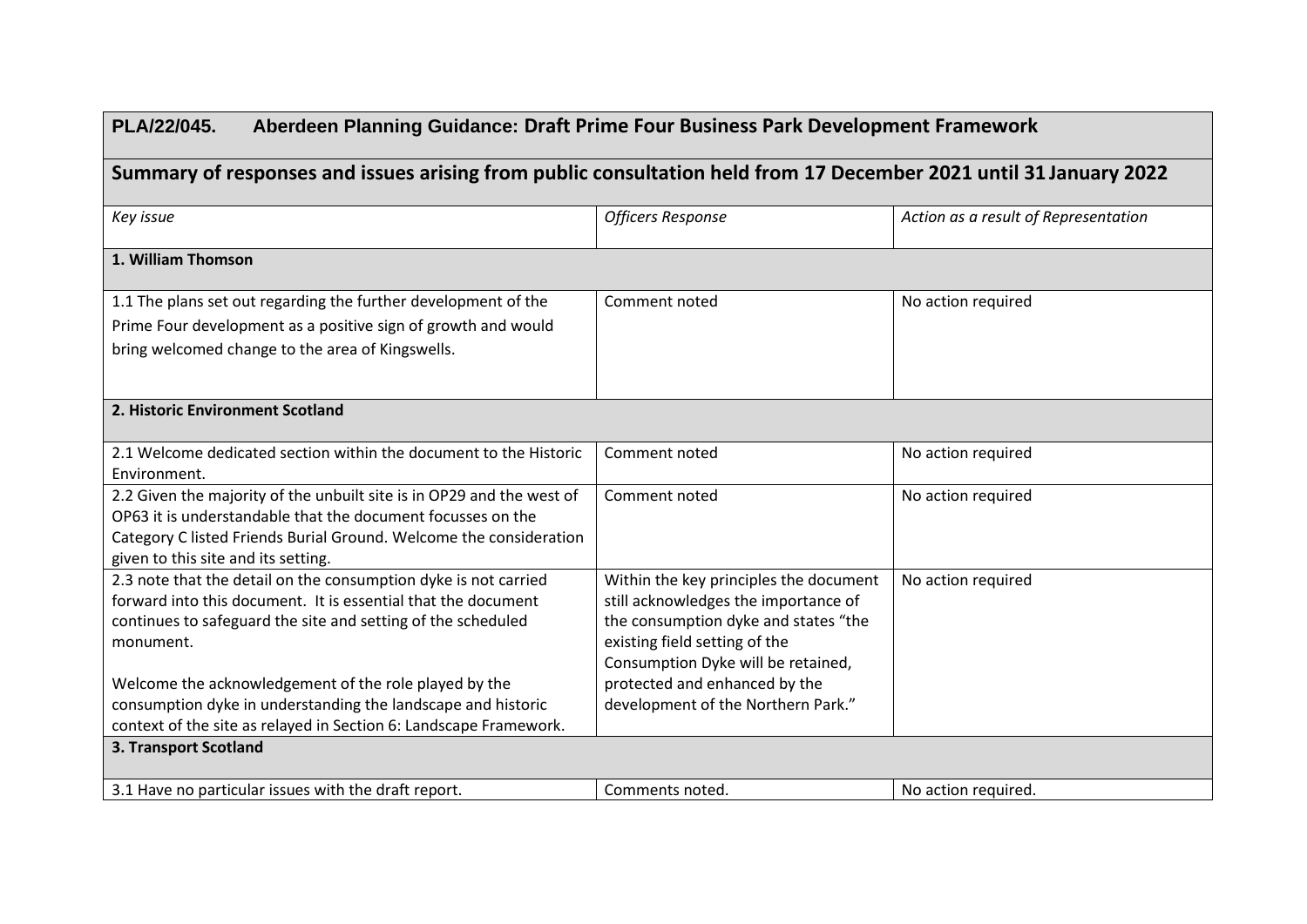| 4. SDPA                                                                                                                                                                                                                                                                                                                                              |                                                                                                                                                                                                                                          |                                                                                                                            |
|------------------------------------------------------------------------------------------------------------------------------------------------------------------------------------------------------------------------------------------------------------------------------------------------------------------------------------------------------|------------------------------------------------------------------------------------------------------------------------------------------------------------------------------------------------------------------------------------------|----------------------------------------------------------------------------------------------------------------------------|
| SDPA no longer statutory body and no longer permanent staff.<br>Nevertheless on the basis that "The general principles, aspirations<br>and design quality across the site will remain the same and are a key<br>part of this development." They have no comments or observations<br>to make.                                                         | Comments noted.                                                                                                                                                                                                                          | No action required.                                                                                                        |
| 5. Scottish Water                                                                                                                                                                                                                                                                                                                                    |                                                                                                                                                                                                                                          |                                                                                                                            |
| 5.1 There is reference to 'Sewers for Scotland' 2 <sup>nd</sup> edition. The this<br>should be the 4 <sup>th</sup> edition.                                                                                                                                                                                                                          | Comments noted.                                                                                                                                                                                                                          | Amend Draft Prime Four Business Park<br>Development Framework to refer to the 4 <sup>th</sup><br>edition of this guidance. |
| 5.2 Recommend that ACC or developers contact Scottish Water at<br>their earliest convenience for any specific enquiries.                                                                                                                                                                                                                             | Comments noted.                                                                                                                                                                                                                          | Advise agents of comment.                                                                                                  |
| 6. Cults, Bieldside and Milltimber Community Council (adjoining community council)                                                                                                                                                                                                                                                                   |                                                                                                                                                                                                                                          |                                                                                                                            |
| 6.1 Section 4.3 mentions the possibility of refuelling and recharging<br>facilities onsite.<br>The A90 including the AWPR currently has no easily accessible fuel<br>stop between Ellon to the north and Stracathro/ Bridge of Fiddes to<br>the south.                                                                                               | It is not appropriate for a Development<br>Framework to go into such detail in<br>relation to specific uses. It mentions a<br>number of possibilities which will be<br>considered in line with policy at the<br>time of any application. | Add a note that EV points will be required<br>throughout the site as part of the<br>development.                           |
| The south/ west corner of OP63 would make an attractive location<br>for either a new build refuelling stop or the redevelopment of the<br>existing Five Mile Garage. From this roundabout if could serve A944<br>and A90.<br>Any new development should provide refuelling, Electric vehicle<br>recharging and preferrable hydrogen fuel facilities. | There will be a requirement for EV<br>charging points as part of the Prime<br>Four Business Park development.                                                                                                                            |                                                                                                                            |
| 6.2 Any new development should not preclude and ideally should<br>enhance any proposals for mixed- use walking and cycling path                                                                                                                                                                                                                      | Comment accepted.                                                                                                                                                                                                                        | On page 22, Figure 14 - add in an extra<br>"proposed cycle network" dashed line                                            |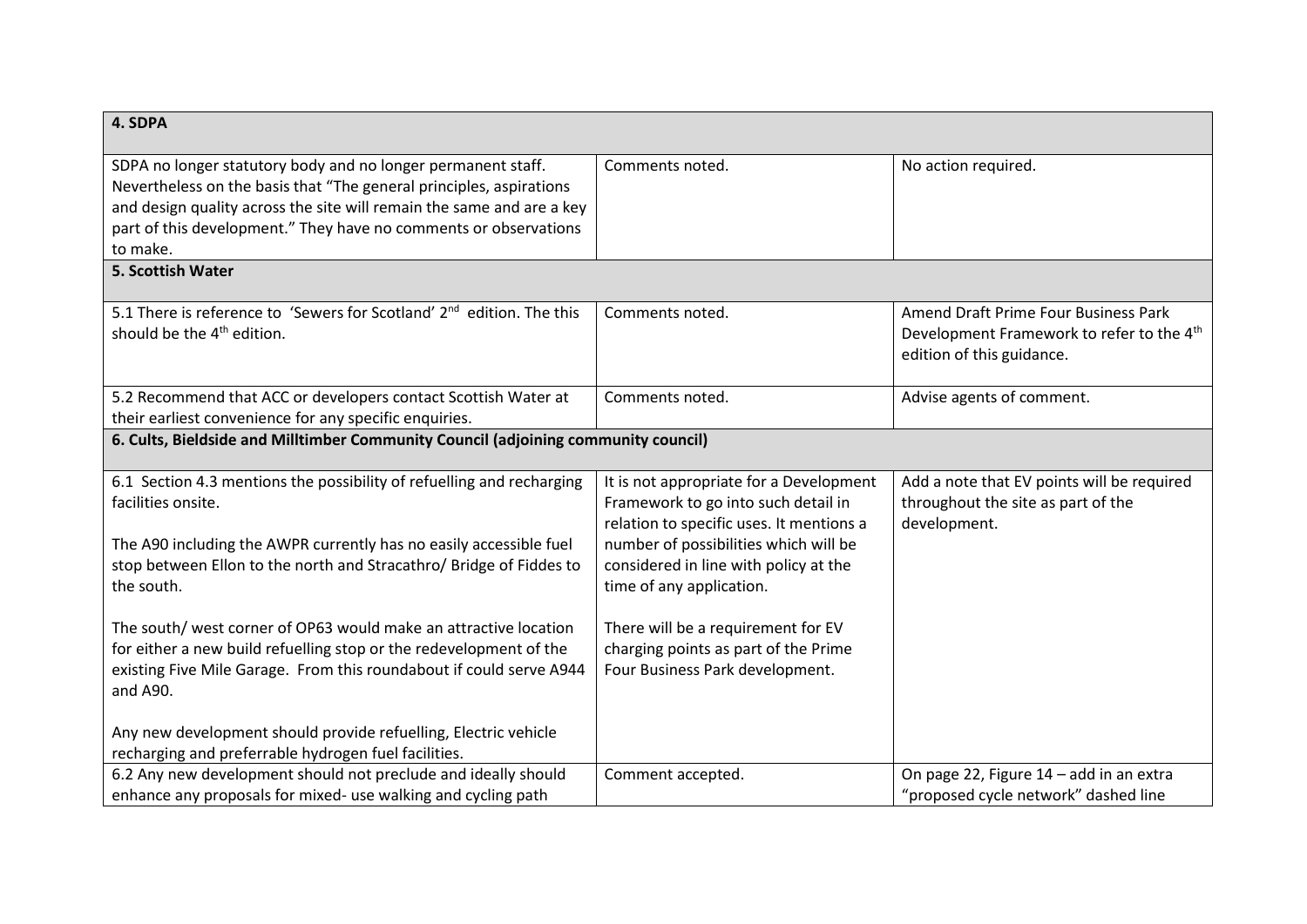| brought forward from the A944 Corridor Study.                                                                                                                                                                                                                                                                                                                                                                                                                                                                                                                                                                                                                                  |                                                                                                                                                                                                                                                                                                                                                                                                                                                                          | alongside the "proposed footpath<br>network" dashed line between the A944<br>frontage and the western hub in order to<br>allow this link between these areas to be<br>both pedestrian and bike. |
|--------------------------------------------------------------------------------------------------------------------------------------------------------------------------------------------------------------------------------------------------------------------------------------------------------------------------------------------------------------------------------------------------------------------------------------------------------------------------------------------------------------------------------------------------------------------------------------------------------------------------------------------------------------------------------|--------------------------------------------------------------------------------------------------------------------------------------------------------------------------------------------------------------------------------------------------------------------------------------------------------------------------------------------------------------------------------------------------------------------------------------------------------------------------|-------------------------------------------------------------------------------------------------------------------------------------------------------------------------------------------------|
| 7. NatureScot                                                                                                                                                                                                                                                                                                                                                                                                                                                                                                                                                                                                                                                                  |                                                                                                                                                                                                                                                                                                                                                                                                                                                                          |                                                                                                                                                                                                 |
| We support the preparation of this Development Framework<br>which builds on the previous Framework and the continued<br>aspiration to produce a design-led framework for ongoing and<br>future phases at Prime Four. Detailed comments provided in<br>Annex.                                                                                                                                                                                                                                                                                                                                                                                                                   | Comment noted                                                                                                                                                                                                                                                                                                                                                                                                                                                            | No action required.                                                                                                                                                                             |
| 7.1 Woodland - Figure 2 of the previous framework extracts on page<br>7 that compare the two documents shows a notable loss in the<br>number and extent of proposed woodland belts.                                                                                                                                                                                                                                                                                                                                                                                                                                                                                            | The building footprints as built were<br>larger than those shown in the<br>proposed site layout.                                                                                                                                                                                                                                                                                                                                                                         | Give further consideration to the potential<br>of tree belts around the Friends Burial<br>Ground and the western boundary per the<br>previous Framework and update fig 24                       |
| The largely wooded character of the existing phase appears to peter<br>out while the notional buildings stay the same size. It does not<br>reflect the character (thickness and extent) of the existing woodland<br>in the extended network of the adopted framework.<br>Section 3.1 states "Retaining and enhancing existing features will<br>continue to be prioritised as the development continues westwards<br>into future development phases" therefore keen to see an increase<br>and strengthening of the proposed wooded character belts(linear<br>extent and thickness) per the original framework. This would fulfil<br>the key design principles of the framework. | In terms of site OP68 the proposed tree<br>areas are actually more meaningful and<br>substantial than those shown in the<br>adopted document and in particular to<br>the north, north east and south of the<br>ancient woodland. This said the area<br>around the Friends Burial Ground has<br>less planting that previously proposed<br>and agree that further consideration<br>should be given to extending a tree belt<br>around this area per previous<br>Framework. | accordingly.                                                                                                                                                                                    |
|                                                                                                                                                                                                                                                                                                                                                                                                                                                                                                                                                                                                                                                                                | There may also be scope to provide<br>more tree cover to the western<br>boundary. This said the Development<br>Framework does acknowledge the<br>importance of AWPR corridor visually                                                                                                                                                                                                                                                                                    |                                                                                                                                                                                                 |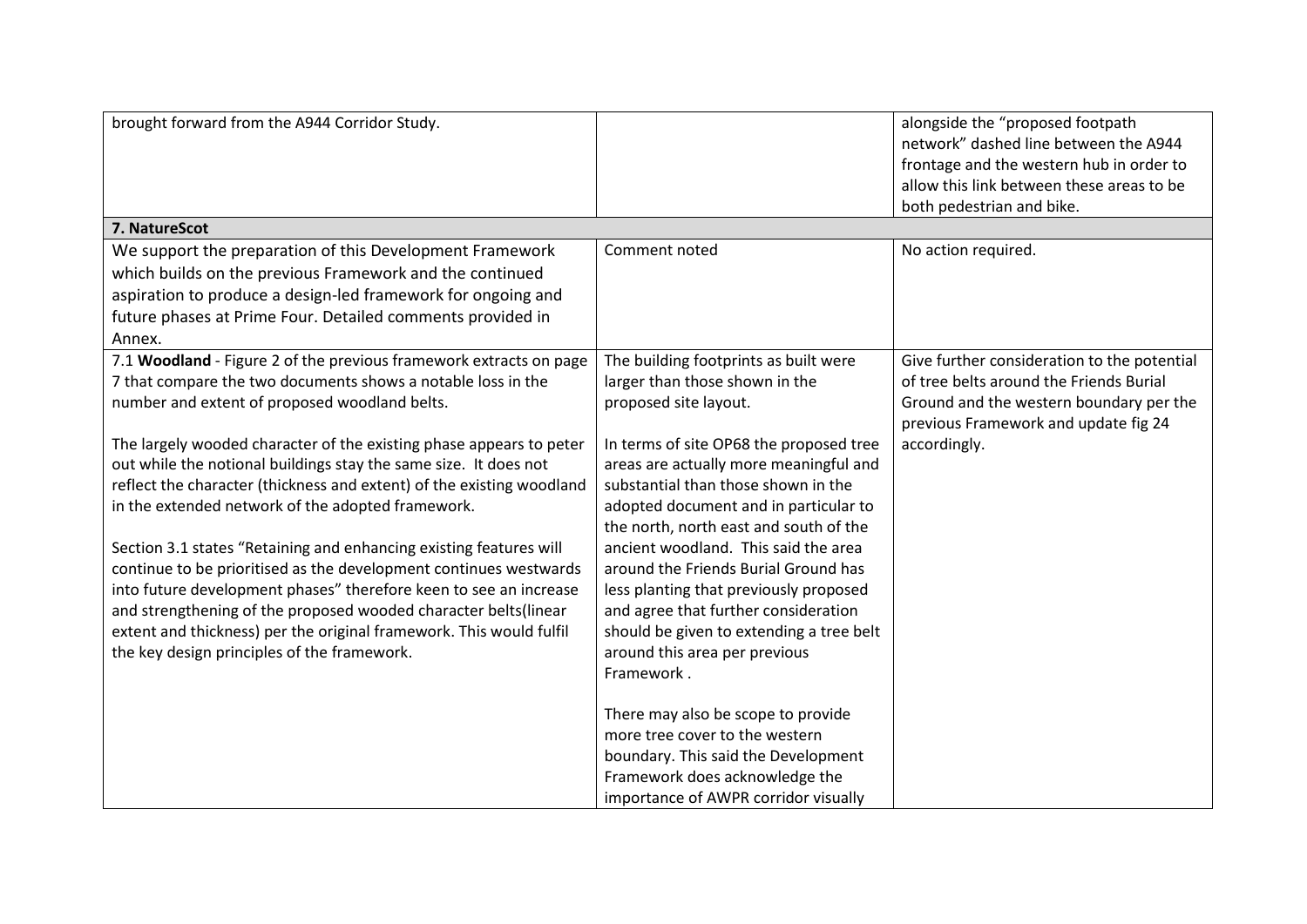|                                                                            | and states on page 23 where it            |                                           |
|----------------------------------------------------------------------------|-------------------------------------------|-------------------------------------------|
|                                                                            | discussed that there will be areas of     |                                           |
|                                                                            | interest or elevational treatments to the |                                           |
|                                                                            | AWPR.                                     |                                           |
| 7.2 Key principles( $p11$ ) – support the key principles and in particular | Comments noted.                           | No action required.                       |
| in relation to the Green Space Networks and using footpath and             |                                           |                                           |
| cycle connections to encourage sustainable travel to and around the        |                                           |                                           |
| site. Framework presents an opportunity to integrate green and             |                                           |                                           |
| path networks.                                                             |                                           |                                           |
| 7.3 Would be beneficial to carry out an assessment on the impact           | Comments noted. This would not be         | No change proposed to the document but    |
| and success of the principles of the previous frameworks and the           | something that would be stipulated in     | ACC planning to engage with the agent to  |
| earlier phases of development. Not clear from the aerial photos of         | the Development Framework but would       | consider a peer review of previous        |
| the site whether "recognition and enhancement of existing                  | be an interesting project for ACC         | framework onsite for lessons learnt.      |
| landscape features and planting" has been achieved.                        | planning to carry out in conjunction      |                                           |
|                                                                            | with the developer/agent.                 |                                           |
| 7.4 Principles which seek to recognise and enhance the existing            | Comments noted.                           | No action required.                       |
| landscape features and use the traditional field patterns and              |                                           |                                           |
| woodlands as design inspiration are also welcomed.                         |                                           |                                           |
| 7.5 Vision (p12)- Generally support vision and pleased it seeks to         | The proposed changes to the draft         | No action required.                       |
| provide "sustainable, well integrated extension to Kingswells"             | covered elsewhere in this table include   |                                           |
| however given the urgency of the climate change and biodiversity           | increase in blue- green infrastructure    |                                           |
| loss crises the framework should be more ambitious in creating             | and the potential of habitat creation     |                                           |
| nature-rich development. Therefore recommend rewording the                 | around the SUDs and the woodland          |                                           |
| vision to                                                                  | buffers areas.                            |                                           |
| "To provide Aberdeen City with an innovative, desirable, high quality      |                                           |                                           |
| development on a nature-rich site that is access by active and             | The vision does not require a change.     |                                           |
| sustainable transport links. The site supports inward investment in        |                                           |                                           |
| one of the City's most recognised and successful business locations        |                                           |                                           |
| 7.6 Potential uses (p17)- Developing the new western hub as a              | Note that this site would be ideal for    | Page 17, at the end of 'New Western Hub'  |
| flexible mixed use site will help to create a vibrant space which is       | incorporating blue-green infrastructure   | paragraph add "The masterplan would       |
| adaptable to the future. In order to fully deliver this need to            | into it.                                  | consider green and blue infrastructure to |
| incorporate multifunctional blue-green infrastructure which will           |                                           | support the proposed development."        |
| help to tackle the climate change and biodiversity emergencies as          | Also not the importance of high quality   |                                           |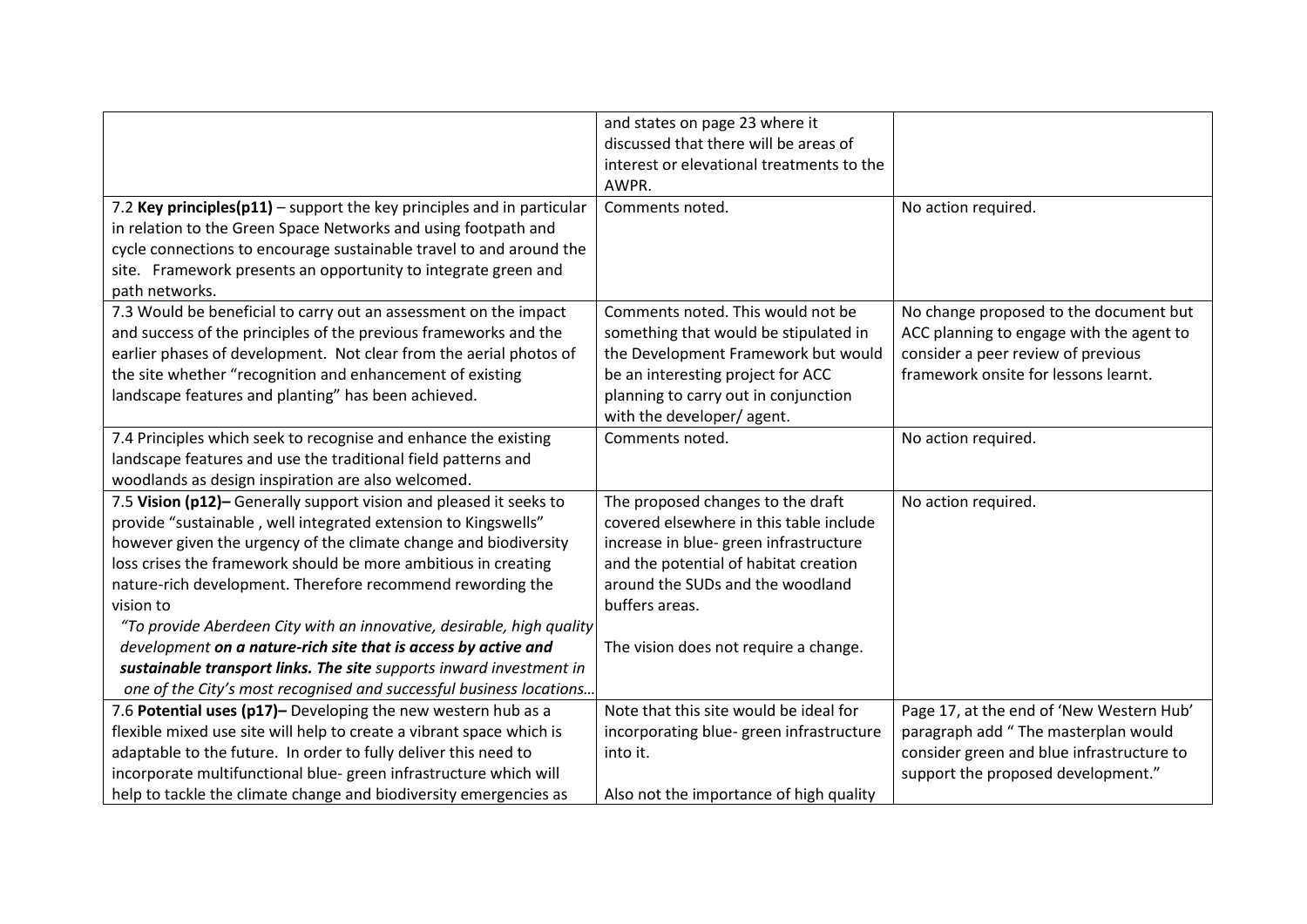| well as provide valuable green space.                                 | green space.                             | Page 24, figure 16. In the key, after 'hub                                                                                                                                                            |
|-----------------------------------------------------------------------|------------------------------------------|-------------------------------------------------------------------------------------------------------------------------------------------------------------------------------------------------------|
| The Covid 19 pandemic has highlighted the importance of high          | Other comments have raised this and      | circulation zone' add "with opportunities<br>for green and blue infrastructure"                                                                                                                       |
| quality green space. Recommend this is also included on the list.     | suggest how it can be incorporated into  |                                                                                                                                                                                                       |
|                                                                       | the development.                         | Page 33, figure 24. In the key after<br>'Extended landscape network' add "with<br>opportunities for green and blue<br>infrastructure"                                                                 |
|                                                                       |                                          | Page 35, 5th bullet, re-word to "enhancing<br>landscape features and planting using<br>existing landscape features as the design<br>context with opportunities for green and<br>blue infrastructure". |
| 7.7 Key design principles (P18) Strongly support identification of    | Comment noted and accepted.              | Stronger emphasis needs to be made                                                                                                                                                                    |
| design principles, particularly in relation to the active travel path |                                          | within the document of the priority of                                                                                                                                                                |
| network, active frontages, public spaces, the integration of existing | Greater emphasis should be placed on     | pedestrians then cyclist over vehicles.                                                                                                                                                               |
| natural features and opportunities to incorporate enhancements to     | the strong focus of active travel to and |                                                                                                                                                                                                       |
| biodiversity into the design. This said the document should reflect   | within the site.                         | On page 22, Figure 14 - add in an extra                                                                                                                                                               |
| on previous development and identify how it could be improved.        |                                          | "proposed cycle network" dashed line                                                                                                                                                                  |
|                                                                       |                                          | alongside the "proposed footpath                                                                                                                                                                      |
| Ped and cycle links should be prioritised over vehicles, particularly |                                          | network" dashed line between the A944                                                                                                                                                                 |
| between office buildings, shops etc. This document puts emphases      |                                          | frontage and the western hub in order to                                                                                                                                                              |
| on safe routes within the site and vehicular access rather than the   |                                          | allow this link between these areas to be                                                                                                                                                             |
| emphasis of the previous framework which had a stronger focus on      |                                          | both pedestrian and bike.                                                                                                                                                                             |
| active travel and this should be carried through to this document.    |                                          |                                                                                                                                                                                                       |
| Consider the principles protecting natural features and biodiversity  | Comments noted and accepted              | Add a key design principles on page 18 to                                                                                                                                                             |
| and improve wildlife should be strengthened. This is particularly     |                                          | state "All opportunities to maximise the                                                                                                                                                              |
| important given the twin climate change and biodiversity loss crisis. |                                          | biodiversity value of the site should be                                                                                                                                                              |
| Suggest text amended as follows :"                                    |                                          | taken from the outset of the design                                                                                                                                                                   |
| "All opportunities to maximise the biodiversity value of the site     |                                          | process".                                                                                                                                                                                             |
| should be taken from the outset of the design process".               |                                          |                                                                                                                                                                                                       |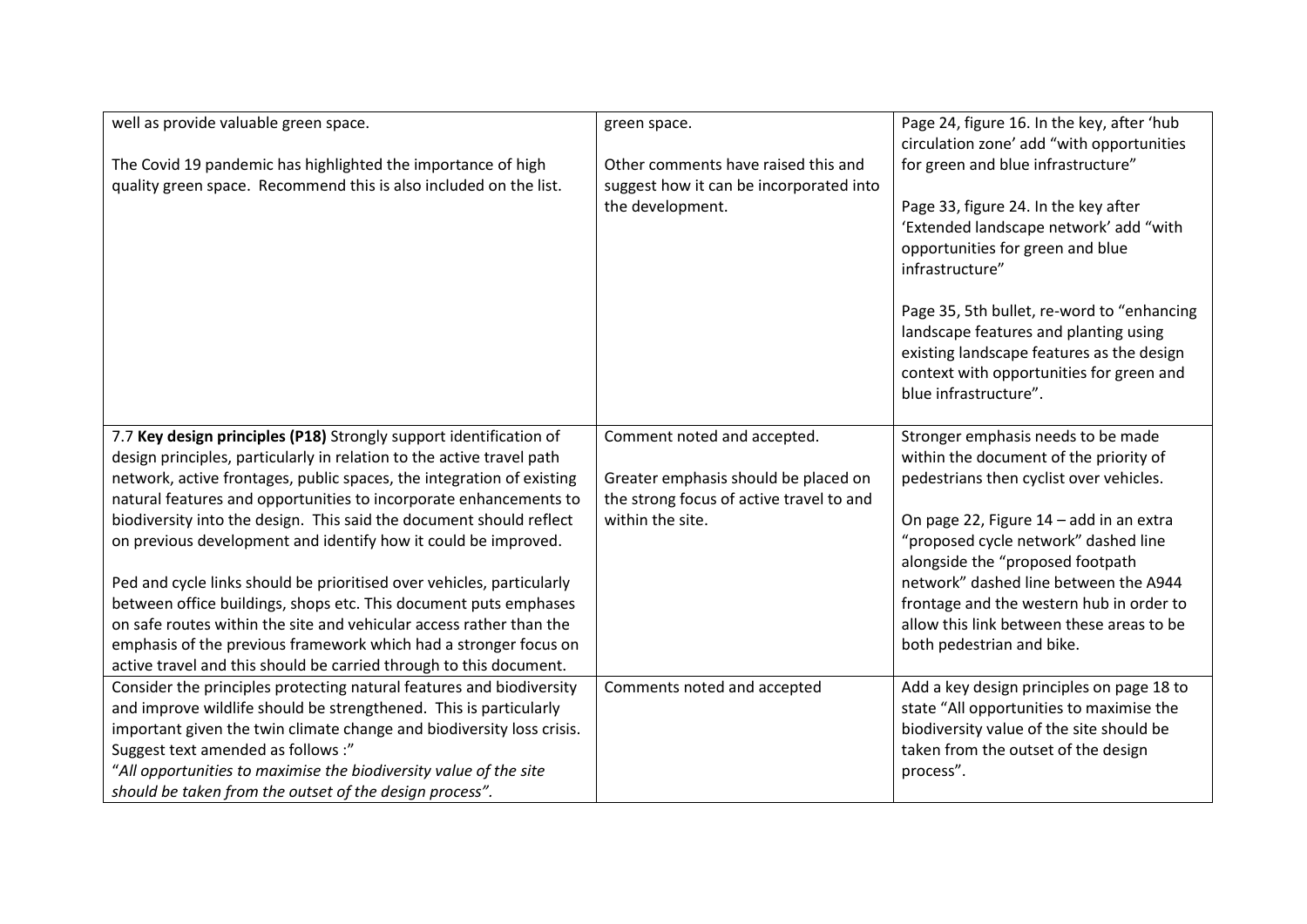| 7.8 Access Strategy(p20)- To truly create a multifunctional spaces     | Comments noted and accepted               | Amend per 7.6 above                            |
|------------------------------------------------------------------------|-------------------------------------------|------------------------------------------------|
| around the Fourcourt recommend the inclusion of multifunctional        |                                           |                                                |
| blue-green infrastructure, integrated with the network of paths.       |                                           |                                                |
| 7.9 Connectivity and circulation(p21) - the Framework states that      | Comments noted and accepted               | On page 22, Figure 14 - add in an extra        |
| "For the south west section of the site a new vehicular access         |                                           | "proposed cycle network" dashed line           |
| to/from the A944 may be possible". Give that there is a cycle path     |                                           | alongside the "proposed footpath               |
| along the A944, we think it is important to provide                    |                                           | network" dashed line between the A944          |
| access for pedestrians and cyclists. The connection seems to be        |                                           | frontage and the western hub in order to       |
| apparent in some figures but is less clear on others.                  |                                           | allow this link between these areas to be      |
|                                                                        |                                           | both pedestrian and bike.                      |
| Blue -green network within the path network should be clearly          | Comments noted and accepted               | Amend per 7.6 above                            |
| shown in figure 13 to ensure developers are clear to what is           |                                           |                                                |
| expected.                                                              |                                           |                                                |
| 7.10 Building form and parking(p24) - welcome creation of building     | Comments noted.                           | No action required.                            |
| clusters to create vibrancy, interaction and activity at street level. |                                           |                                                |
| 7.11 Building heights- the intention to develop a building of height   | Having looked at the previous DFs again   | Change fig 17 so show the southern zone        |
| ie no greater than 5 storeys" requires further surveys and direction   | if would appear that the area to the      | adjacent to the A944 to be up to 3 storeys     |
| to ensure that there are no landscape or visual impacts. This is not   | southwest was originally in the DF as 3   | unless a further justification is submitted at |
| a city centre location and, as such, lower heights of buildings are    | storeys up to 16 metres. This should be   | the time of an application.                    |
| preferable to respond to the surrounding more rural/peripheral         | carried forward to the new DF             |                                                |
| context. If the landscape framework is to accommodate the              | particularly given no detailed            | Add additional text to page 25 stating that    |
| development and provide setting, the scale of the buildings needs      | masterplan has been provided for this     | all heights are indicative and will be fully   |
| to consider the likely mature heights of any proposed woodland         | area.                                     | considered and assessed as part of any         |
| planting. Greater elevation means there is less opportunity or         |                                           | planning application. State that any           |
| buildings to be above a certain height without introducing             |                                           | proposal will include and be informed and      |
| significant landscape and visual effects.                              | Agreed that there are a number of         | shaped by (but not exclusive to) Landscape     |
|                                                                        | factors that can determine the height     | Visual Impact Assessments, 3D visuals,         |
| Ideally the heights of the existing buildings in Prime Four should be  | from scale, massing and siting with the   | boundary treatment assessments and             |
| used as a guide for any new development.                               | plot. As such text should be added to     | sections through the site.                     |
|                                                                        | state that the heights are indicative and |                                                |
| We recommend that the Framework clearly sets this out and              | further detailed assessments including    |                                                |
| stipulates                                                             | Visual Impact Assessments (considering    |                                                |
| the appropriate number of storeys for the development rather than      | a number of vantage points will be        |                                                |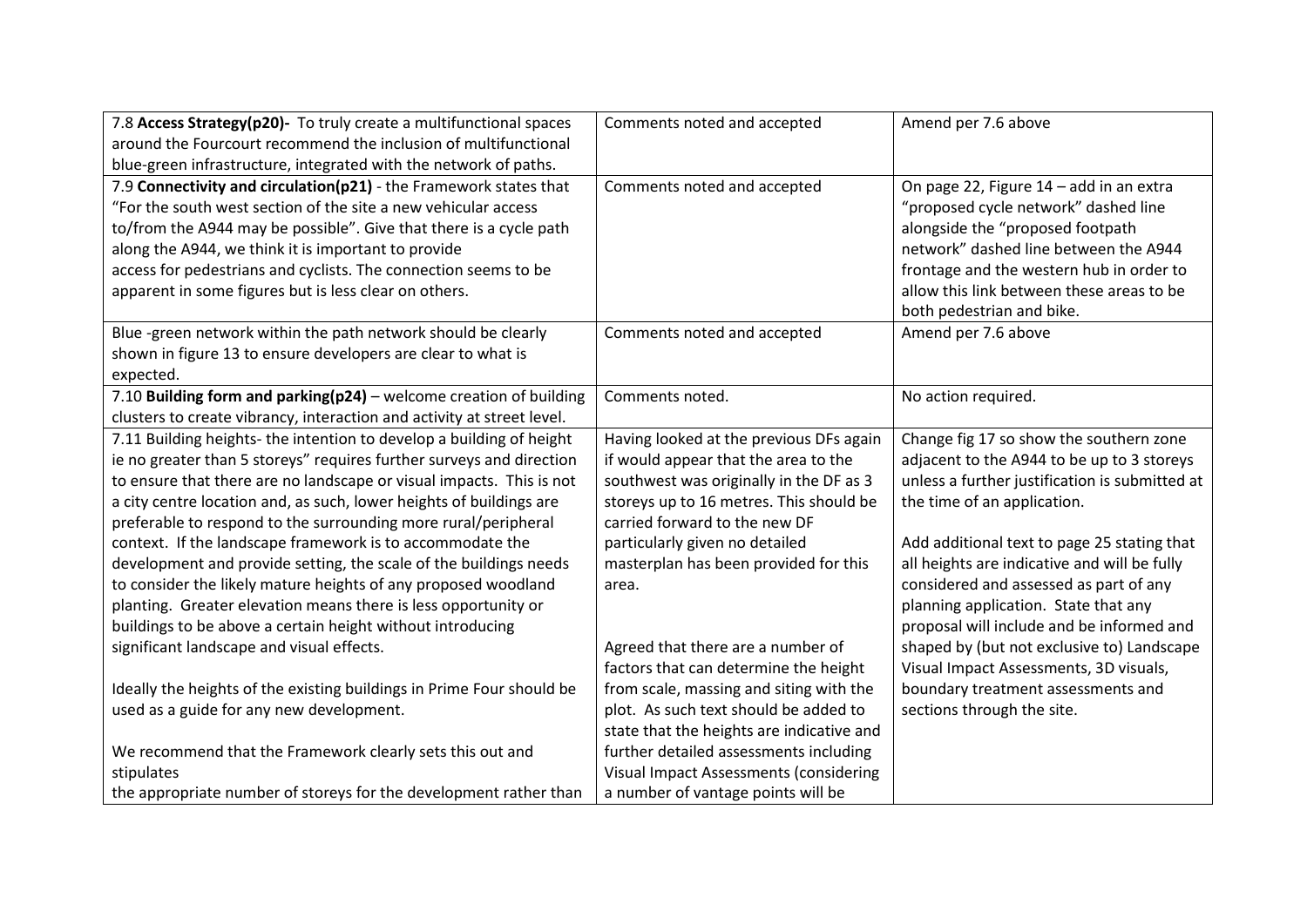| leaving this to be considered at "the time of the proposal".          | required at the time of any application. |                                              |
|-----------------------------------------------------------------------|------------------------------------------|----------------------------------------------|
| 7.12 Historic Environment(p29): Woodland Exclusion Zone -             | Comments noted.                          | No action required.                          |
| Strongly support the inclusion of the buffer and localised areas of   |                                          |                                              |
| open space in relation to the ancient woodland.                       |                                          |                                              |
| 7.13 Landscape principles(p31) - welcome the objective to             | Comments noted.                          | No action required.                          |
| incorporate the development into the landscape and presents the       |                                          |                                              |
| opportunity to reinforce the landscape character across the site.     |                                          |                                              |
|                                                                       |                                          |                                              |
| Welcome acknowledgement of existing features like dykes, ancient      |                                          |                                              |
| woodland etc.                                                         |                                          |                                              |
|                                                                       |                                          |                                              |
| Pleased to note a detailed tree survey will be carried out to inform  |                                          |                                              |
| tree retention.                                                       |                                          |                                              |
| 7.14 The Framework states that "Development proposals should          | Comment accepted.                        | Amend per 7.6 above.                         |
| consider opportunities to enhance connectivity between open           |                                          |                                              |
| spaces and key green and blue infrastructure in line with emerging    |                                          |                                              |
| policy". However, we think that the Development Framework itself      |                                          |                                              |
| should identify where opportunities for this exist and provide        |                                          |                                              |
| direction.                                                            |                                          |                                              |
| It would be useful to include a diagram setting out blue-green        |                                          |                                              |
| infrastructure assets and identify opportunities. This could be in    |                                          |                                              |
| conjunction with the active travel network.                           |                                          |                                              |
| 7.15 Welcome recognition of amenity opportunity presented by the      | Comments noted and accepted.             | Add a sentence at the end of page 31         |
| SUDS basin in the northern zone and consider this could be            |                                          | identifying the potential for the SUDs basin |
| integrated into the site design as a multifunctional feature which is |                                          | to contribute to and maximise its            |
| attractive and accessible. Ensuring that opportunities are taken to   |                                          | biodiversity potential.                      |
| maximise the biodiversity value of the site.                          |                                          |                                              |
| 7.16 Landscape Framework(p33) - The protection and integration of     | Comments noted.                          | No action required.                          |
| key landscape features, such as the ancient woodland to create, a     |                                          |                                              |
| sense of place is supported. We also welcome tree and shrub           |                                          |                                              |
| planning using appropriate native species to                          |                                          |                                              |
| enhance the biodiversity value of the site. This aligns with the      |                                          |                                              |
| outcomes of the emerging NPF4 which seeks to secure positive          |                                          |                                              |